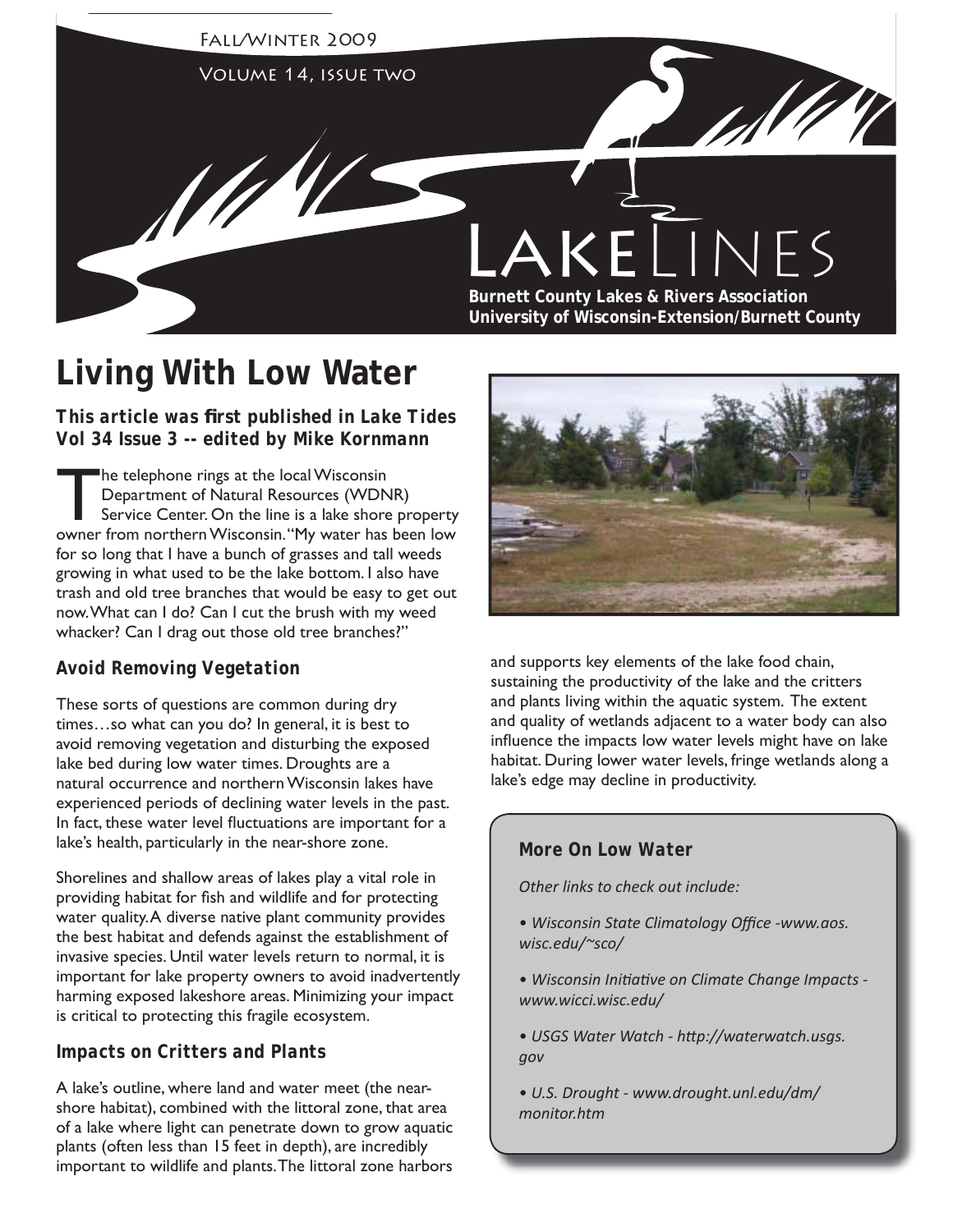# **Burnett County Lakes & Rivers Association**

## **Board Members**

- *Roger Noe, President* North Sand Lake Association 715-635-6309, dnoe@centurytel.net
- *Susan Wallin, Vice President* Deer Lake Association 715-259-7766, swallin@eraparkside.com
- *Marilyn Lemieux, Secretary* Big Doctor Lake Association 715-349-7125, books355@sirentel.net
- *Buck Gooding, Treasurer* Love Lake Association 715-656-7628, lovelake@centurytel.net
- *Bob Baker* Lipsett Lake Association 715-635-3882 651-777-6246 robert.w.baker@uwrf.edu
- *Mary Beth Cable* Austin Lake Association 715-866-4697, dumarcable@centurytel.net
- *Paul Cunliffe* Webb Lake Association 715-259-7927, pcunliffe@centurytel.net
- *Fred Kruger* McKenzie Lake Association 715-635-7788, fkruger@juno.com
- *Hud Gelein*  Green Lake Association 715-566-0886, hudster@centurytel.net
- *Greta Michaels* Minnow Lake Association 715-866-4556, oakmaul@comcast.net 651-644-5562

## *About this publication:*

Editor: Mike Kornmann, UW Extension Community Development Educator www.uwex.edu/ces/cty/burnett// 715-349-2151

Design: Marleen Seul, 715-349-2151

# **Message from the President**

ow quickly our season of summer fun passes!! The leaves are changing, the evenings cooling and water temperatures are dropping. Fall is upon us. As you enjoy your memories of this summer passed and think about plans for next summer, etc., think hard about your lake or river and the world in which we are living.

The "greed" word has been surfacing often lately. What's in it for me? How can I have more for me? One could list numerous examples of greed displayed in our society within the last year.

As I ponder the lakes and rivers of Burnett County, I sincerely hope we can keep greed from steering our decisions as they pertain to each of us and our waters. Keep in mind that all of these treasures were here before any of us. It is our obligation to use appropriately, monitor wisely, and lead by example in our relationship with these natural resources.

One should pose the question, what have I done to help the vitality of the natural resources on my lake or river?

- Have I joined the lake association to keep current about the lake?
- Am I aware of current shoreline regulations and the importance of leaving lake and shoreline habitat in place?
- Have I volunteered to monitor the boat landing on busy weekends?
- Have I visited with children/grandchildren about nature's beauty and its fragility?
- Have I reported violations where necessary?

The list could go on and on... The bottom line is - what can I do to make my lake or river healthier, not what can my lake or river do to make my life easier. Have I educated myself, my family and my neighbors in what are sound/healthy practices for living on a "natural" lake and do I understand the "land ethic," i.e. living in harmony with the land and its creatures.

It takes all of us working for the preservation of our waters to keep them healthy. How can you help?

|                | <b>Burnett County and Wisconsin DNR Contacts:</b> |              |
|----------------|---------------------------------------------------|--------------|
| Roger Noe      | Burnett Co. Lakes & Rivers                        | 715-635-6309 |
| Mike Kornmann  | <b>UW</b> Extension                               | 715-349-2151 |
| Dave Ferris    | Burnett Co. Land & Water                          | 715-349-2186 |
| John Haack     | <b>UW Extension</b>                               | 715-635-7406 |
| Dan Harrington | WI DNR water regulation                           | 715-635-4097 |
| Ryan Bybee     | Burnett Co. Sheriff Rec. Officer                  | 715-349-2121 |

## *Boat Landing Monitoring Program*

Six county lakes have been involved in a camera monitoring program over the past 2 years. The cameras have proven to be effective in several instances as to monitoring and recording illegal boating activities - i.e. transporting illegal plants on boats and trailers.

If your lake association has an interest in such a program in the future, please contact Roger Noe at 715-635-6309 for further information.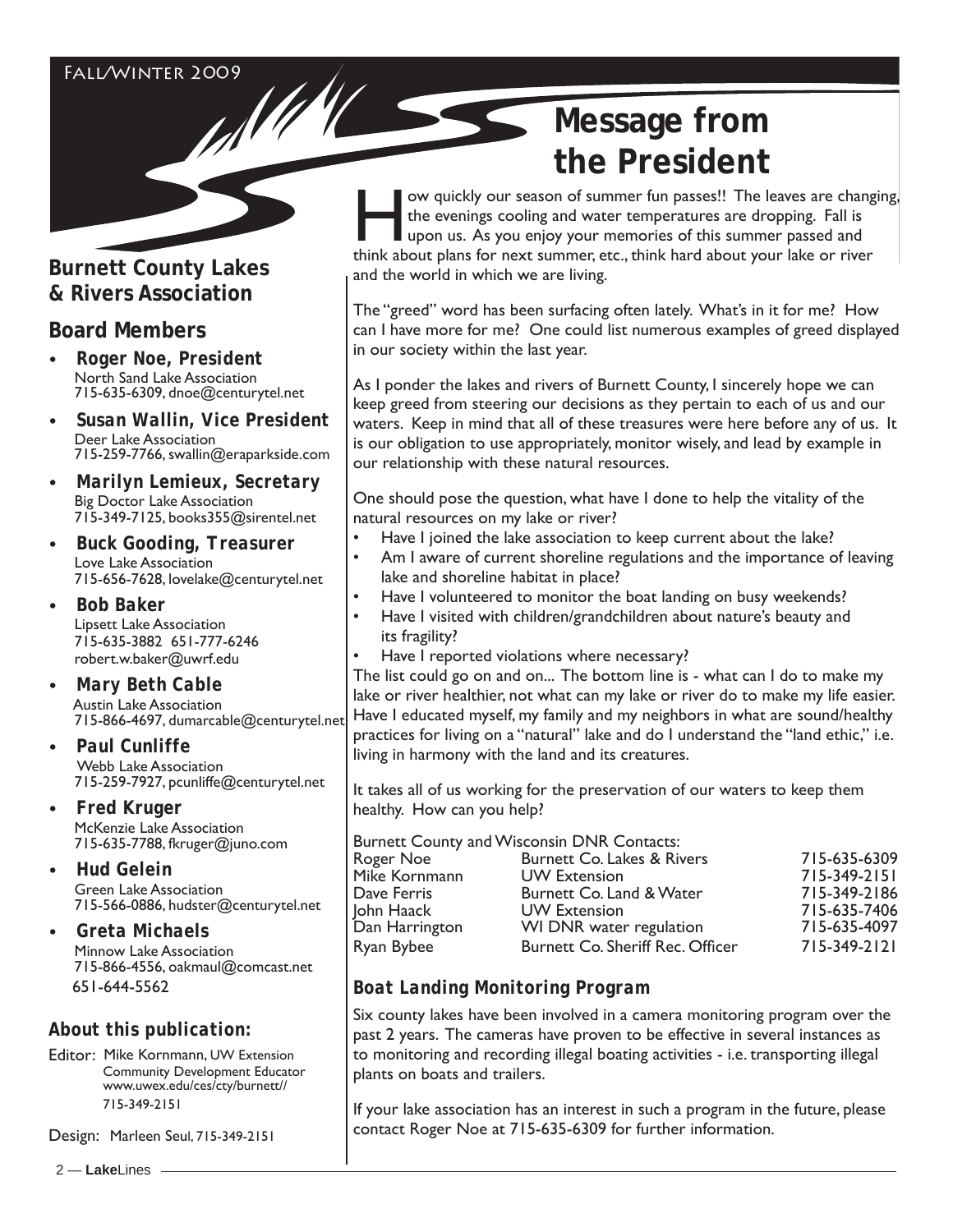# LAKELINFS

# **Permit Required? Guidance for Activities on Lake Beds**

*Article fi rst published in Lake Tides - edited by Mike Kornmann, Community Development Educator-UWEX Burnett County*

Some minor vegetation management (except for wild rice) and other activities done by hand do require permits from the WDNR. The following wild rice) and other activities done by hand do not activities require a permit: cutting plants in an area larger than 30 feet wide; driving a motor vehicle on the lakebed; tilling; and chemically treating vegetation if the area is wet. These permits are designed to assure that the activity does not damage the lake or the sensitive exposed habitat.

• If you want to groom or disk the exposed lakebed area (e.g. beach, vegetation, etc.) on your property along a navigable waterway, a permit is required. This includes grooming or discing in areas of the beds of waterways that are currently exposed because of low water levels. Certain grooming or raking with handheld devices may qualify for an exemption. A permit is required to disturb, remove or redistribute material from the bed of a navigable waterway. Removal of bottom material with handheld devices may qualify for an exemption by following specific standards.

• If you want to cut or mow emergent vegetation that is growing on your exposed lakebed using motorized equipment (e.g. riding lawn mowers, tractors, ATVs, etc.), you need to apply for a permit. If you will be cutting or mowing the vegetation by hand (e.g. push lawn mower,



clippers, etc.), a permit is only required if you remove native vegetation in an area that exceeds a single 30 foot wide path per property, measured along the shoreline. You also need a permit if you are removing state or federally listed threatened or endangered plant species. The following non-native invasive species may be removed by hand in an unlimited area without a permit: phragmites, Eurasian water milfoil, curly-leaf pondweed, and purple loosestrife.

• On lakes with connecting streams, dams or other water level control structures, modifications may be considered to temporarily raise or lower the water level due to extreme conditions. However, permanent changes in water levels have significant implications for downstream property owners and users. Project review can be lengthy and locally controversial. Establishing or changing water levels on lakes or flowages will generally require WDNR approval. Lakes without natural outlets are even more difficult to address. Pumping water into a seepage lake can be expensive and results in very little change in the water level, as most of the water is basically recycled back to the local groundwater system.

For more information see http://dnr.wi.gov/org/water/fhp/ waterway/lakelevels.html.

> *Although low water may be perceived as a problem for property owners, it is natural for lakes to go up and down in cycles that are decades long. Low water does have some benefi ts. It consolidates sediments, allows new plants to colonize the lake bed and it provides habitat for rare plants and shorebirds.*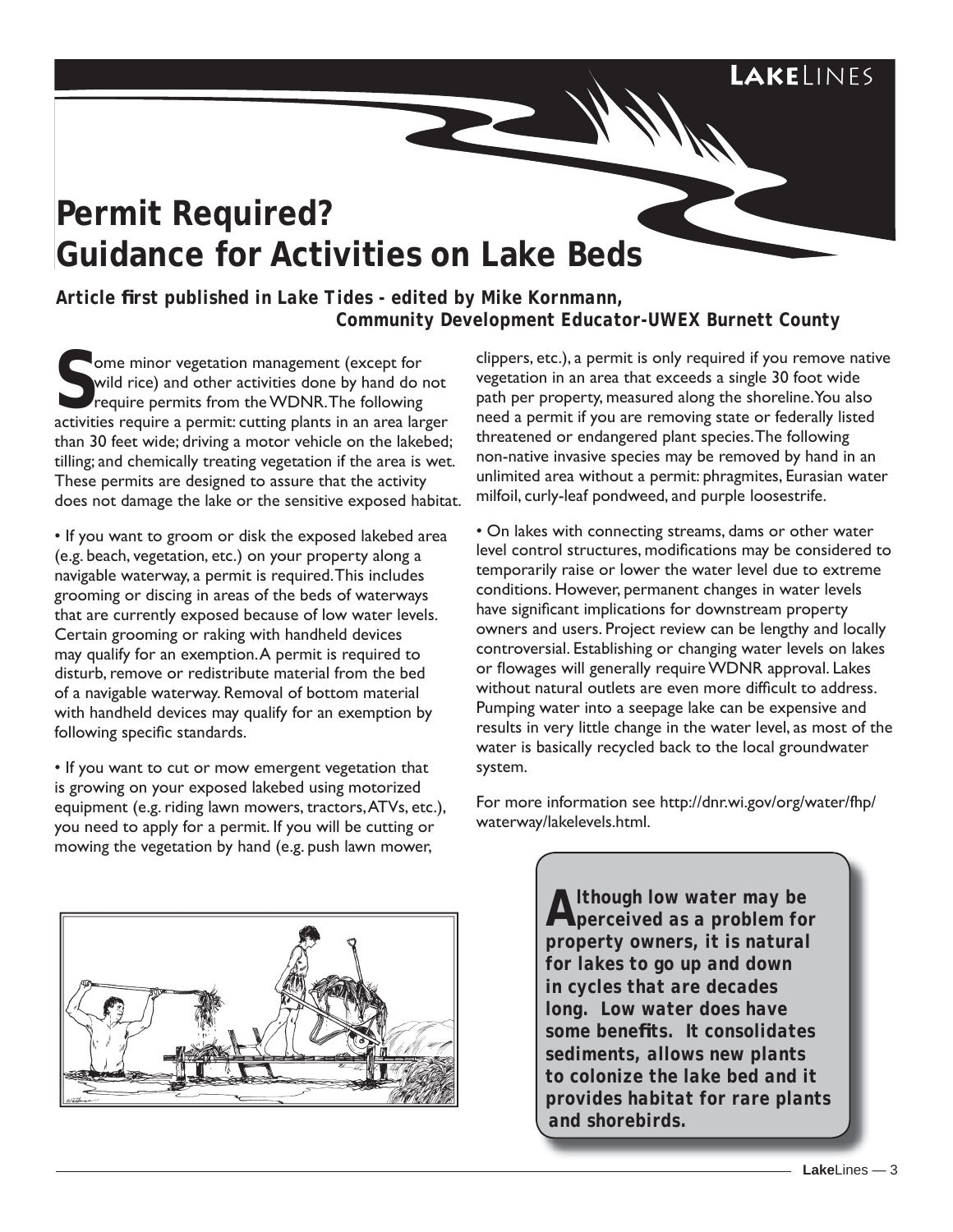# **Comprehensive Plan Moves Toward Net Density Management**

# *by Michael Kornmann, Community Development Educator -UWEX Burnett County*

For years, you have been visiting your Burnett County<br>
lakeshore cabin. You also have been enjoying hunting<br>
and wildlife watching on a nearby 40 acres you own.<br>
One day, you may decide you would like some extra money or years, you have been visiting your Burnett County Iakeshore cabin. You also have been enjoying hunting and wildlife watching on a nearby 40 acres you own. to spend on a dream vacation to Europe, and one way to find the money is to sell part or all of your 40 acres.

To figure out what and how you can develop the 40 acres you visit the County Zoning Office. What you find out is that your property is zoned A2 (Agricultural Residential) and requires that new lots have minimum size of 10 acres each. Neighbors at your lakeshore home have three sets of friends that are looking to buy a 2 acre lot each in beautiful Burnett County. You are excited that you may have people already interested. There is one challenge facing you. The 10-acre minimum lot size requires lots that are too large for your potential buyers. The interested neighbor's friends are really looking for smaller lots. They dislike spending time mowing, especially 10 acres of lawn. You also have concern because you use the land for hunting and wildlife watching and multiple 10-acre lots with houses may impact wildlife habitat and the sightings you are used to seeing. Over the years you have become famous among your lake friends and Facebook friends for posting trail cam photos of big bucks and bear on the internet.

What do you do? How can you develop your land and retain the open space you value so much? Currently, your only option would be to apply for a zoning variance including an application fee or go through a rigorous planned unit development review process.

The above scenario is not unusual. Current land policies attempt to achieve private and public interests by managing minimum lot sizes. However, this approach has its limitations and many times does not achieve either private or public goals.

The County of Burnett and many towns are working towards revising the land management policy in Burnett County through its comprehensive planning process. Managing net density is the approach planning committees and commissions are developing. Net density refers to the total number of homes/lots allowed to be created from a parcel, with flexibility in terms of the size of the lots.

This new policy would allow land owners to develop the same number of lots under conventional zoning. However, flexibility would be added to allow a land owner to develop smaller lots as long as the "net density" remains the same. For example, instead of subdividing a 40 acre parcel into four 10-acre lots, the land owner could subdivide three 2-acre lots and leave the remaining 34 acres as one large lot. In each scenario, four homes/lots could be developed but in different ways. Once the net density is achieved, no further subdivisions of the large lot would be allowed. With the net density approach, open space is preserved and smaller lots meet buyers needs.

Discussions continue at public meetings at the town and county level on all nine required comprehensive plan elements.

For more information on comprehensive planning contact Mike Kornmann, UWEX Educator at 715-349-2151 or mike.kornmann@ces.uwex.edu.





*A recent planning public opinion survey of yearround and seasonal residents in Burnett County said 62% favor "conservation" subdivisions where relatively smaller lots are clustered and open space is preserved compared to traditional subdivisions. To read the survey summary report visit www.burnettcounty. com/planning.*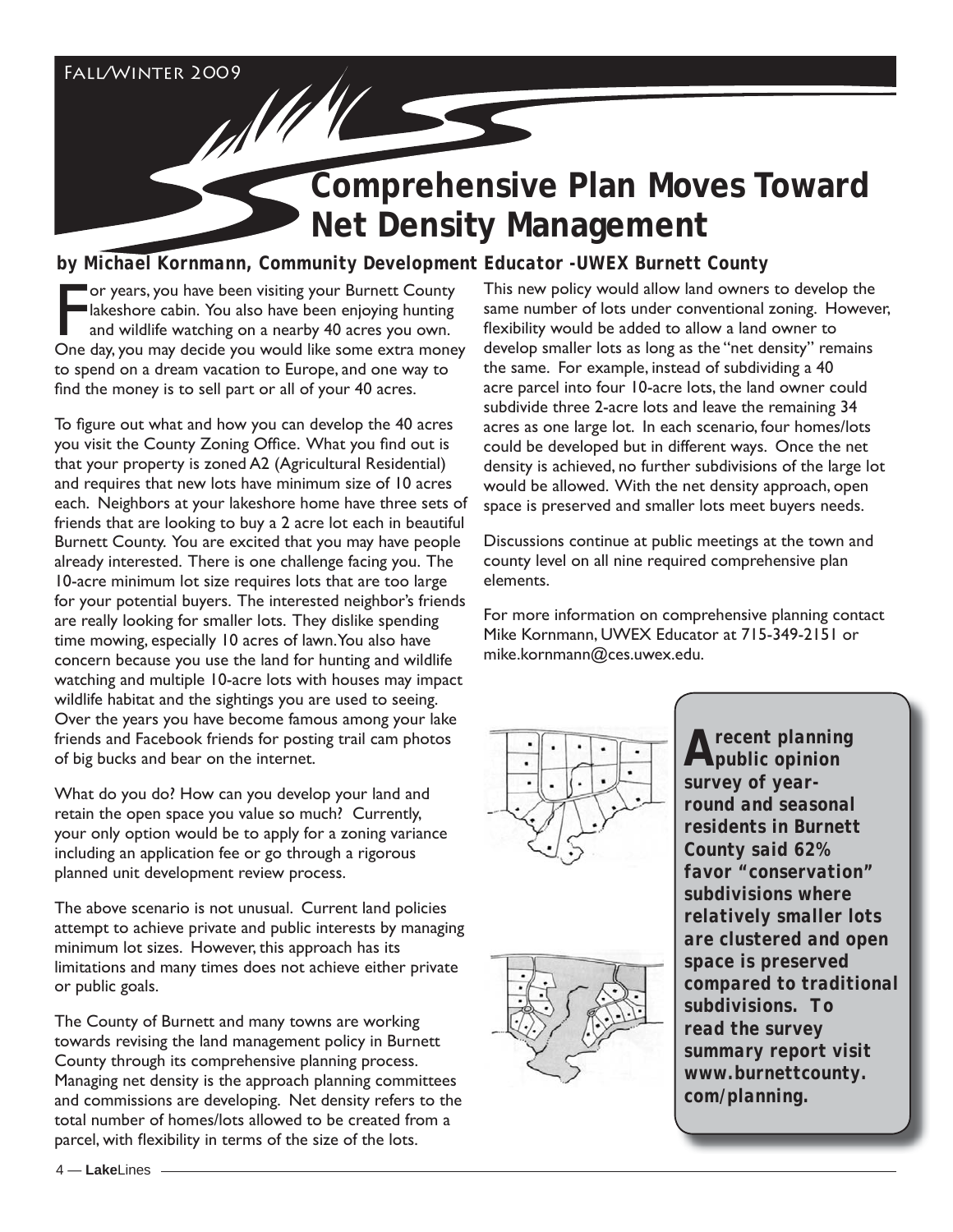# **Lake**Lines

# **2009 Aquatic Invasive Species Update**

*by Dave Ferris, County Conservationist, Land & Water Conservation Department*

The Burnett County Land and Water Conservation<br>
Department was able to continue the aquatic<br>
invasive species (AIS) education and prevention<br>
pregram in 2009 due to a three year great provided by Department was able to continue the aquatic program in 2009 due to a three year grant provided by the Wisconsin Department of Natural Resources. With this grant, we were able to continue efforts to protect Burnett County's beautiful lakes and rivers from AIS. In addition to the renewal of the DNR grant, the LWCD received generous donations from the following Lake Associations to help continue the fight against AIS: 26 Lake, Love Lake, Green Lake, Loon Lake, Little Wood Lake, Big Wood Lake, Mckenzie Lake, Devil's Lake, Mud Hen Lake District, and the Town of West Marshland.

One of the biggest concerns for Burnett County is the threat of Eurasian Water Milfoil (EWM). This aquatic invasive plant has been invading hundreds of Wisconsin lakes and first reached Burnett County in 2004. Since then, EWM has been confirmed in Round Lake, Ham Lake, and most recently, Little Trade Lake, identified this past luly.



For the 2009 summer season, the AIS program hired Michael Isaksen as an AIS intern. One of the main focuses for the AIS summer intern is to carry out the Clean Boats, Clean Water project. The purpose of Clean Boats, Clean Water is to educate people at boat landings about AIS and make sure they are not transporting AIS from one lake to another. Throughout the summer, Michael contacted boaters that were entering and leaving the public boat landings in Burnett County. He would briefly talk to boaters about AIS and inspect their boats for any aquatic plants and animals. Michael was able to monitor all public lake landings in the county at least twice, and boat landings with high boater traffic were visited multiple times throughout the summer, as well as landings near the lakes that have EWM.



During his time at boat landings, Michael contacted 332 people and inspected 176 watercrafts. Each boater that was contacted was asked survey questions and the final data showed that over 90% of boaters were taking the necessary steps to prevent the spread of AIS. Out of the 176 people surveyed, 26% said they learned about AIS from a previous encounter with a watercraft inspector.

In the beginning of August, the Burnett County AIS program received additional assistance for the Clean Boats, Clean Water project. Funded by the Recovery and Reinvestment Act, Jimmy Flanigan was hired to carry out watercraft inspections in the Trade Lake area. Due to the presence of EWM in this area, nearby lakes are vulnerable to a new infestation. It should also be noted that this summer, all 73 lake boat landings were monitored, and in addition, Gaslyn Lake, Benoit Lake, and Fish Lake were monitored around the entire perimeter of the lake. Unfortunately, there was Curly Leaf Pondweed found in Benoit Lake and Purple Loosestrife was found on the shoreline of Fish Lake.

The positive results that were achieved through the AIS monitoring and Clean Boats, Clean Water projects show the importance of AIS prevention and gives encouragement for future efforts. The summer's AIS work also sets a great pace for Burnett County's AIS program in following years.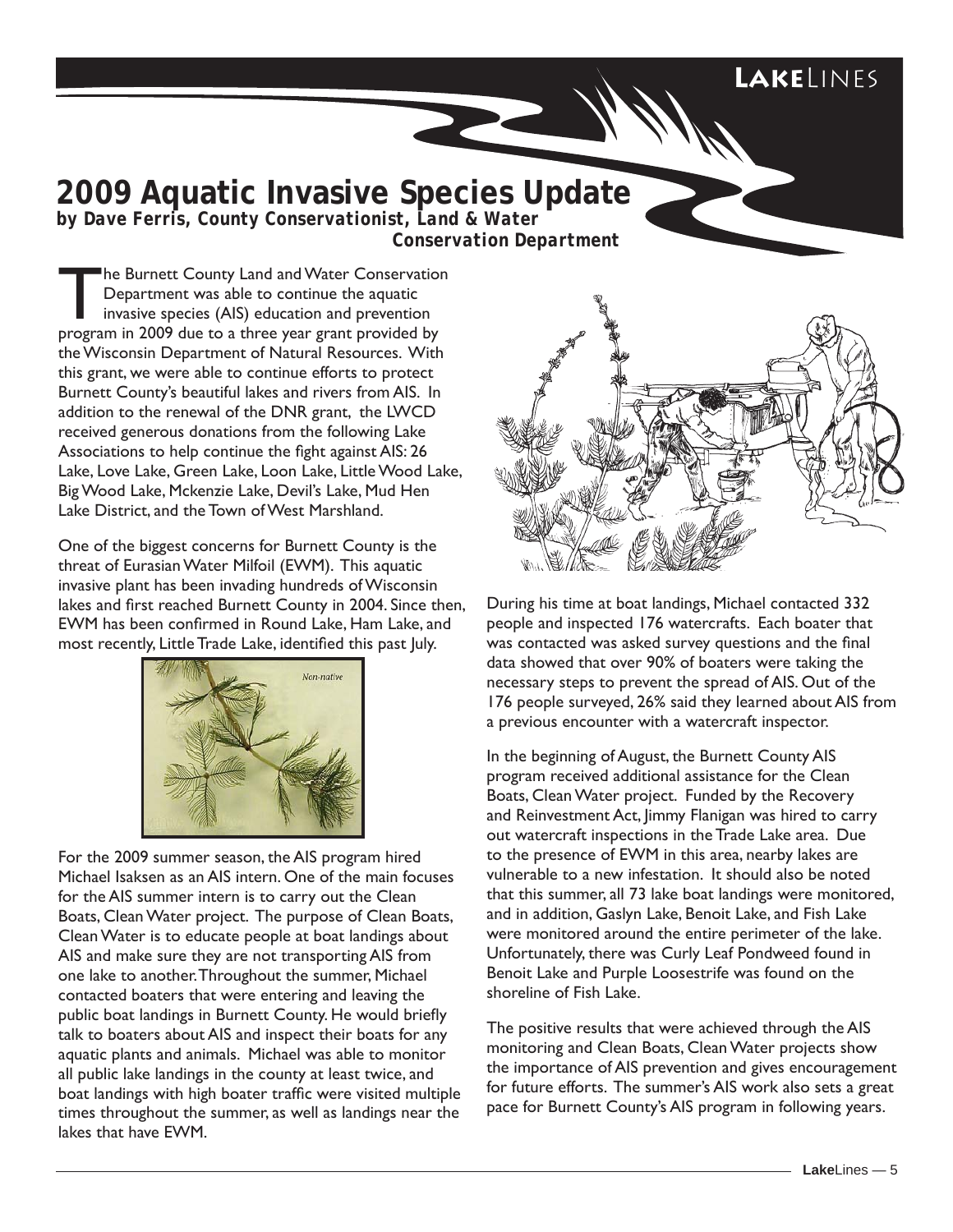Fall/ Winter 2009

# **Green Frogs Numbers Declining with Low Water**

*by John Haack, Basin Educator for Natural Resources, St. Croix River Basin/UWEX*

The green frog is a large and fairly common lake<br>
loving frog with obvious eardrums behind its<br>
eyes and dark blotches scattered around its<br>
body Don't lot its name fool you, green from son be loving frog with obvious eardrums behind its body. Don't let its name fool you-- green frogs can be brown, bronze, or bluish instead of green.

All M

Green frog tadpoles eat mostly algae and continue feeding over the winter. The tadpoles take two seasons to mature and morph into frogs across Northern Wisconsin including Burnett County. Adult frogs eat insects, worms, occasionally small frogs and fish that live near shoreland plants on the water's edge. Rather than chase their prey, they sit among the plants at the lakes edge and eat whatever comes. Situated in the middle of the food chain, frogs are food for a host of other animals including hawks, fish, herons, and even other frogs.

The territorial green frogs spend much of their time in shallow water along the edges of wetlands, ponds, lakes, and streams. They overwinter on the bottom of lakes and streams. Like other frogs, green frogs have well developed senses. Their bulging eyes

allow them to see in many directions without even moving. The round spot behind the eye, called the tympanum, or eardrum, is used for hearing. Male frogs have eardrums that appear larger than their eyes, while female green frogs have eardrums about the same size as their eye.

Low water levels and loss of lake edge vegetation that once provided food and cover has caused green frogs to decline on many lakes with dropping water levels. The once wet and vegetated lakes edges are now bare soil on many of the County's ground water seepage lakes exposing frogs to predators and eliminating frog food.

By letting plants regrow on lakes near the water's edge you can provide the food and cover green frogs need. When the rains finally fall and water levels rise, frogs will recolonize vegetated lakes shores. Adult green frogs need just a few feet of lakeshore habitat to hide, breed, and feed. Kids of all ages enjoy watching, catching and listening to the low banjo string like twang of the green frogs. Consider letting the water's edge remain a little wilder and enjoy this interesting and fun frog along a shoreline near you.

*Kids of all ages enjoy watching, catching and listening to the low banjo string like twang of the green frogs.*

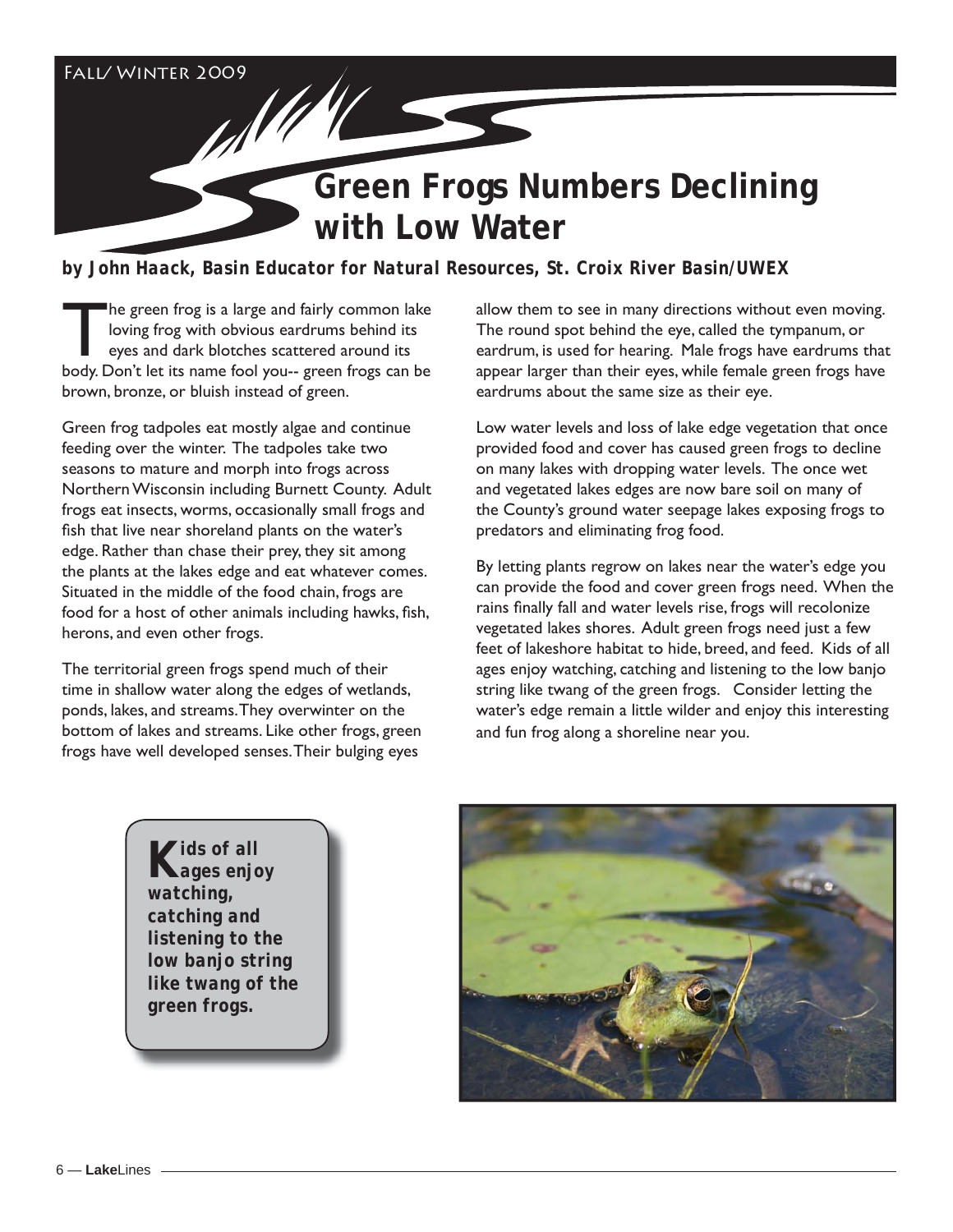# **Natural Resources Board Approves Updates to Shoreland Protection Rules**

*News Release Published: June 24, 2009 by the DNR Central Office* 

ADISON - The Natural Resources Board today passed updates to state shoreland protection rules, increasing flexibility for property owners to manage their land while improving environmental protections for lakes and streams. The proposal, which was announced by Department of Natural Resources Secretary Matt Frank and supported by the River Alliance of Wisconsin, the Wisconsin Association of Lakes, the Wisconsin Realtors Association and the Wisconsin Builders Association, is the first major statewide shoreland protection revision in over 40 years.

The updates reflect the 50,000 public comments DNR received over several years and more than a dozen public hearings. Legislative review of the proposal is now required.

The proposed changes accomplish three important goals:

- More flexibility for shoreland property owners to make improvements to their homes while reducing the environmental impact of shoreland structures and hard surfaces.
- Enhanced protections to preserve water quality, habitat and scenic beauty.
- Streamlining the process to administer the rules.

"This proposal achieves a solid balance between the public interest in protecting Wisconsin's beautiful lakes, rivers and streams, and the rights of private shoreland owners to enjoy their property," Secretary Frank said. "Modernizing these rules ensures that as Wisconsin grows and develops, we are protecting our most precious natural resources so fundamental to our economy, recreation and our quality of life. This proposal reflects the improvements in our understanding as to what is most effective in protecting our waterways from stormwater run off, improving both water quality and promoting healthy wildlife and fisheries habitat"

Wisconsin's shoreland protection rules were first created in 1968. They largely apply to unincorporated areas - those outside city and village boundaries. Under the proposal, basic provisions of the shoreland protection rules would remain unchanged, including the 75 foot setback from the shoreline for new structures and minimum lot sizes of 20,000 square feet (10,000 square feet for substandard lots). The new rule would implement a 35 foot limit on the height of shoreland structures.

Under the new rules, shoreland owners with an existing non-conforming residence located between 35 feet and 75 feet of the shoreline would have greater flexibility to make home improvements. Spending limits for repairs to existing homes are removed. It will no longer be necessary to request a variance from the county if the homeowner is spending more than 50% of the value of the property.

However, a property owner expanding the physical footprint of a non-conforming structure will be required to offset the environmental impact of the expansion by choosing from a number of options. Examples include reducing the amount of mowing next to the water, installing rain gardens to absorb storm runoff, or replanting native vegetation near the shoreline. Nonconforming structures may not be expanded towards the water but may be expanded on the other three sides, as long as impacts are offset.

In addition, the proposal would implement a cap for the amount of impervious surface allowed on shoreland property, similar to caps found in a number of county shoreland ordinances. Impervious surfaces include the roofs of buildings and pavement.

*For more information visit:* http://dnr.wi.gov/org/water/wm/dsfm/shore/news.htm

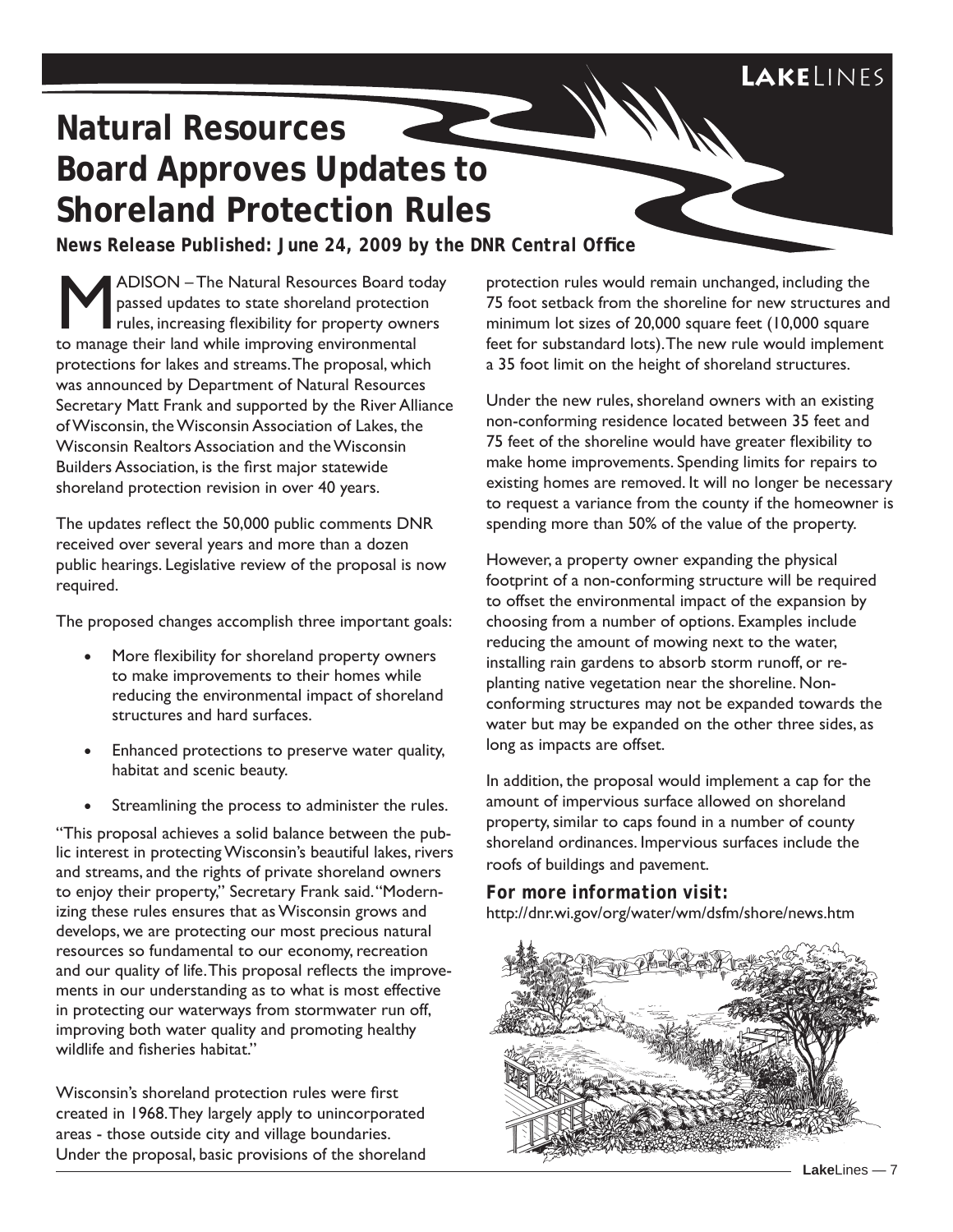Fall/Winter 2009 AN HILL

# **Our Sponsors**

**CRAIG SELANDER, ARCHITECT, LLC**

Grantsburg, WI 54840 Phone: 715-463-3151 www.selander-architect.com Design cabins, lake homes, additions, renovations, churches, and other commercial buildings



**SIREN-WEBSTER ROTARY** Meetings each Thursday at Noon (except holidays) Pour House Restaurant – Siren, WI **www.siren-websterrotary.org**



Jensen-Sundquist **Insurance Agency** 

www.jensen-sundquist.com

116 West Madison PO Box 37 Grantsburg, WI 54840 phone: 715-463-2955 fax 715-463-4931

24185 Unit #2 Hwy 35/70 Siren, WI 54872 phone: 715-349-8009 fax: 715-349-8014 800-349-0053



**VOYAGER VILLAGE**

**www.voyagervillage.com**  Championship Golf Course and Dining 2885 Kilkare Road, Webb Lake, Wisconsin

phone: 715-349-3910

**Northern Comfort Home Decorating & More Interior Decorating Home Watch & Concierge Services Exclusively serving the Burnett Lakes area 715Ͳ468Ͳ4017 (Business)715Ͳ497Ͳ6697 (Cell)** www.NorthernComfortHomeDecorating.com



#### **COMPLETE SEPTIC SYSTEM INSTALLATION** Mound and Pressure System, Holding Tanks,

Certified Soil Tests and System Design MPRSO #3361 CSTMO #3583 Wade Rufsholm 715-349-7286 24702 Lind Road, PO BOX 514, Siren, WI 54872



**ERA PARKSIDE REALTY** www.eraparksiderealty.com Siren 715-349-2899 Webb Lake 715-259-2899 Open 7 days a week



## **PONTOON'S IN OR OUT**

Serving: Webster, Siren, Danbury, Luck, Grantsburg, Hertel, Alpha, Falun.

> Duane ("Dewey" Cable) **715-866-4697**

*Mention of any product or service does not imply endorsement by University of Wisconsin-Extension*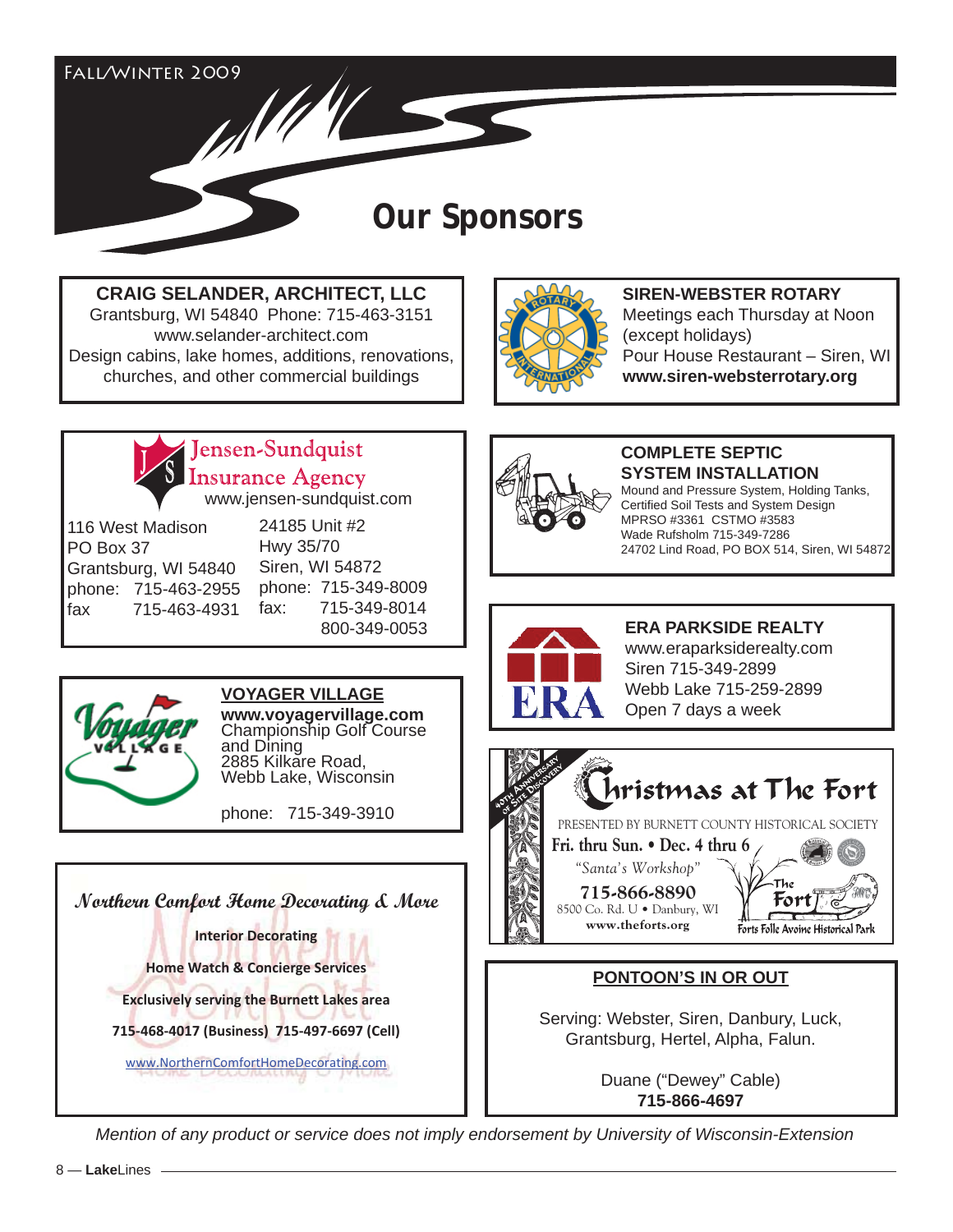# LAKELINFS

# **Totogatic River Receives "Wild River"Designation**

*by John Haack, Basin Educator for Natural Resources St. Croix River Basin/UWEX*

n July 10, 2009 the Governor signed into law the bill designating the 70 mile long Totogatic as Wisconsin's fifth Wild River. The Totogatic joins the Pine, Pike, and Popple in northeastern Wisconsin and the Brunsweiler in Ashland County as the best of our best, to be protected and kept wild for future generations.

The Totogatic is a wild gem that begins in Bayfield County and winds its way though Sawyer, Douglas, Washburn and finally Burnett County where it joins with the Namekagon River in Northeastern Burnett County. It provides rich habitat for diverse aquatic and terrestrial species, has excellent water quality, beautiful scenery, and great fishing and paddling opportunities. The free-flowing reaches are now designated wild, with the four flowages (Nelson Lake, Totogatic Flowage, Colton Flowage, and Minong Flowage) excluded.

The Burnett County Lakes and Rivers Association along with Washburn County and Washburn County Lakes and Rivers Association, local citizens, the River Alliance of Wisconsin, UW-Extension and Wisconsin DNR have been seeking this designation since 2004. These groups worked very hard researching how to designate a river, and what the designation would mean for local river protection. There were several public meetings in 2005 and 2006. Early this year, Senator Bob Jauch and Representative Nick Milroy introduced legislation in the State Senate and Assembly (respectively).

From the beginning, the goal of this effort has been for all landowners and visitors to work together to keep the river wild. The land ownership includes county forest frontage (some in all 5 counties), commercial forest, private recreational parcels, and a very small amount of state and federally-owned frontage. Wisconsin Administrative Code NR 302 covers how land and water activities will be managed on Wild Rivers. This law specifies that the landowners along the river need to recognize and protect the wild characteristics. The rule limits grading on the banks to less than 10,000 square feet (the point at which a permit would be needed from the DNR), and prohibits new docks, dams,

bridges (other than on public roadways), dredging, filling, and removal of natural obstructions.

The designation does not mean the Department of Natural Resources will acquire all the riverfront property, and the Department does not condemn land. The goal of the designation is to have all landowners (public or private) work together to protect the river and its watersheds. Instead, the Department, counties, and local land trusts will work with willing property owners interested in land protection measures (such as purchase of` public land or voluntary conservation easements).

Achieving this designation is a great accomplishment on the part of local landowners, the counties, Washburn and Burnett County Lakes and Rivers, and all of the citizens and agencies involved. It is one of the highest levels of stream protection possible under Wisconsin Statutes. With everyone working together, we can keep it not only "Wild by Law" but also "Wild by Example" with good stewardship, care and respect from all who live along it and visit it in years to come.

For more information call Kathy Bartilson at the Spooner DNR office  $715-635-4053$  or go to the web at http:// basineducation.uwex.edu/stcroix/Links/WildRiver/Index2. htm. The booklet "Canoe Trails of Northwest Wisconsin" provides nice descriptions of the Totogatic and other Burnett County rivers.

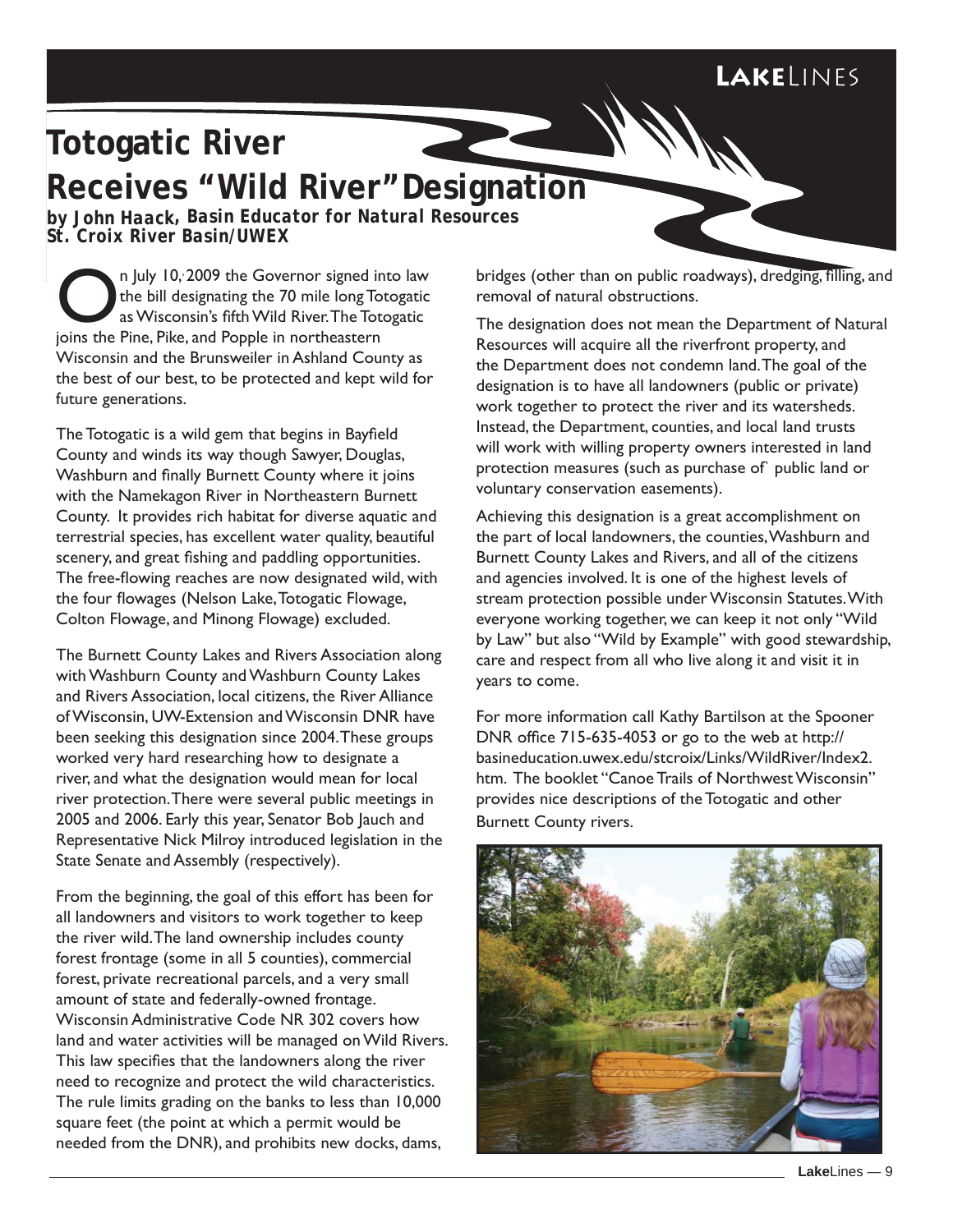## Fall/Winter 2009

# **Will your Nonprofit Organization Lose its Nonprofit Status?**

 *by Patrick Nehring, UWEX Community Development Educator*

In 2004, in response to questionable activities of<br>board members and executive directors of a few<br>nonprofit organizations, the U.S. Senate convened<br>panel to make recommendations on how to prevent n 2004, in response to questionable activities of board members and executive directors of a few nonprofit organizations, the U.S. Senate convened a the abuse of the use of income tax exemption designation by organizations recognized as nonprofits by the Internal Revenue Service (IRS). In response to the recommendations, the IRS changed the filing requirements of nonprofits. This included changing the 990 Form, creating a new 990-EZ form, and a 990-N e-file form. All nonprofit organizations are required to annually file a  $990, 990$ -EZ, or a  $990$ -N form.

All nonprofit organizations must file a 990, 990-EZ, or 990-N report by the 15th day of the five month after the end of each fiscal year starting with fiscal year 2007. For example: if an organization's fiscal year is January to December, they need to file a 990, 990-EZ, or 990-N report by May 15. If the organization's fiscal year is April to March, they need to file by September 15.) Previously, if a nonprofit organization had gross receipts less then \$25,000, they did not need to file any paper work with the IRS. Now if an organization makes less than \$25,000, the organization must electronically file a form 990-N. It is not a difficult form to fill out. Basically it asks the organizations EIN number, current address, principle officer, and a yes/no statement saying your organization had less than \$25,000 in gross receipts. The form is athttp://www.irs.gov/pub/ irs-pdf/f990.pdf. Organizations with gross receipts more than \$25,000 are required to file a 990-EZ or 990 form.

If an organization fails to file a 990, 990-EZ, or 990-N form for three consecutive years, they will lose their IRS designated nonprofit status. Therefore, if an organization has never filed a 990, 990-EZ, of 990-N, they could lose their nonprofit status on May 15, 2010, the deadline for fiscal year 2009 filing, assuming the fiscal year is January to December. This includes ALL nonprofit organizations, including  $501(c)$ 3 Charitable organizations; 501(c)5 labor organizations, like unions; 501(c)6 membership organizations, like Chambers of

Commerce; and 501(c)7 social and recreation clubs, like a bowling league or quilt guild. The required filing is more likely to affect small local nonprofits, like the local snowmobile club or lakes association, because previously they were not required to file any reports with the IRS.

If a nonprofit organization loses its nonprofit status, the organization will need to pay income tax on its profits at the end of the year. The profit is the revenue the organization has left after expenses. Failure to file a 990 form can amount to thousands of dollars in taxes and penalties, if the organization is caught. In addition, charitable contributions to the organization, particularly a 501(c)3 organization, will no longer be deductible from individual donor's personal income taxes. Also, the organization is unlikely to receive a grant from a private foundation or government entity, who usually prefer 501(c)3 organizations.

#### **For more information visit:**

http://www.irs.gov/newsroom/article/0,,id=214274,00.html



*The required fi ling is more likely to affect small local nonprofits, like the local snowmobile club or lakes association, because previously they were not required to file any reports with the*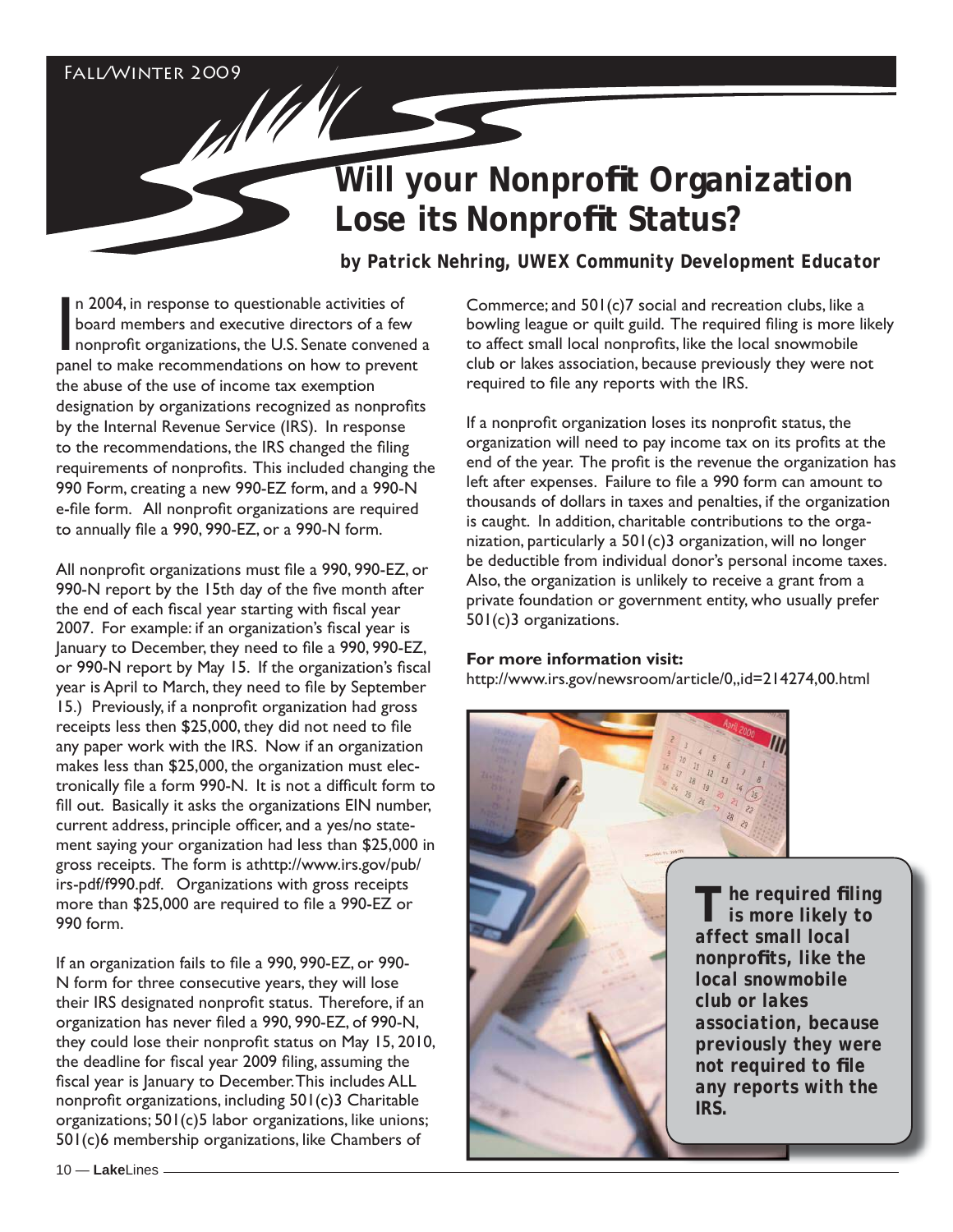# **Lake**Lines

# **Critters for Kids - The Beaver**

**by Christian W. Cold - Wildlife Technician, WDNR - Ladysmith**

## *What is a beaver?*

The beaver is our largest rodent. It has soft, dense,<br>brown, water proof fur. Its hind feet are large and<br>the toes are webbed for swimming. It has a broad,<br>flat loathery and scaly tail. Beavers got high One from brown, water proof fur. Its hind feet are large and the toes are webbed for swimming. It has a broad, flat, leathery and scaly tail. Beavers get big! One from Iron River, Michigan was 110 pounds!

Beavers live in a family group called a colony. A beaver colony consists of two parents, their new children (kits), and their older children from the previous year.

## *Where do beavers live?*

Beavers can be found throughout most of Canada, the United States and northern Mexico. They live in and near a water supply. While this may include lakes and marshes, beavers especially like to live on streams and small rivers with forested shorelines.

## *What does a beaver eat?*

The preferred food of a beaver is the leaves and tubers of water lily. It also likes other water plants, and the leaves, buds and bark of certain trees (especially aspen and willow).

## *Why do beavers build dams?*

Beavers need to enter the forests along the shoreline to cut trees, which are used for food and building materials. Dry land is a dangerous place for a beaver to be! There are animals here that hunt beavers for their tasty flesh.

When beavers build a dam on a stream, the water flow stops. The water level rises and the stream floods back into the forest. Now the beaver can swim in the safety of water to its food supply. Once cut, the tree limbs can be floated back to the pond and used for building a house (lodge) and repairing the dam. Small branches are stuffed into the mud at the bottom of the pond in a bunch called a "cache". This will be the winter food supply (bark) for the colony.

## *How many beavers are in Wisconsin?*

There may be as many as 90,000 beavers in Wisconsin. They are most common in the northern and western parts of the state.

## *Some beaver history:*

Beavers were important animals when American was young. Their pelt (skin with fur) was used as money for almost 300 years. During this period, beaver pelts were provided by natives and trappers in exchange for goods and supplies. In the early 1800's, a time when a typical person would earn 50 to 75 cents per day, a beaver pelt brought a whopping four dollars each.

#### *Are beavers good or bad?*

Beavers are so important that we think of them as "keystone species." That is- they make big changes to their surroundings by creating wetlands. These wetlands provide for the needs of many animals, including ducks, geese, herons, muskrats, mink, raccoons, frogs, turtles and many other critters.

Beaver wetlands gradually fill in with fine soil particles, which wash in from upstream. Eventually beaver ponds dry up and become meadows. The rich soils in these meadows eventually become some of the most valuable cropland in the area.

Sometimes, beaver dams flood roads and lawns. In such cases, beavers are often removed. Whether a beaver is good or bad often depends on where it lives and what it is doing at the time.

# **Did you know?**



**Lext to humans, no other living animal appears to do more to change the land scape in which it lives.**<br>**Lakelines** *appears to do more to change the landscape in which it lives.*